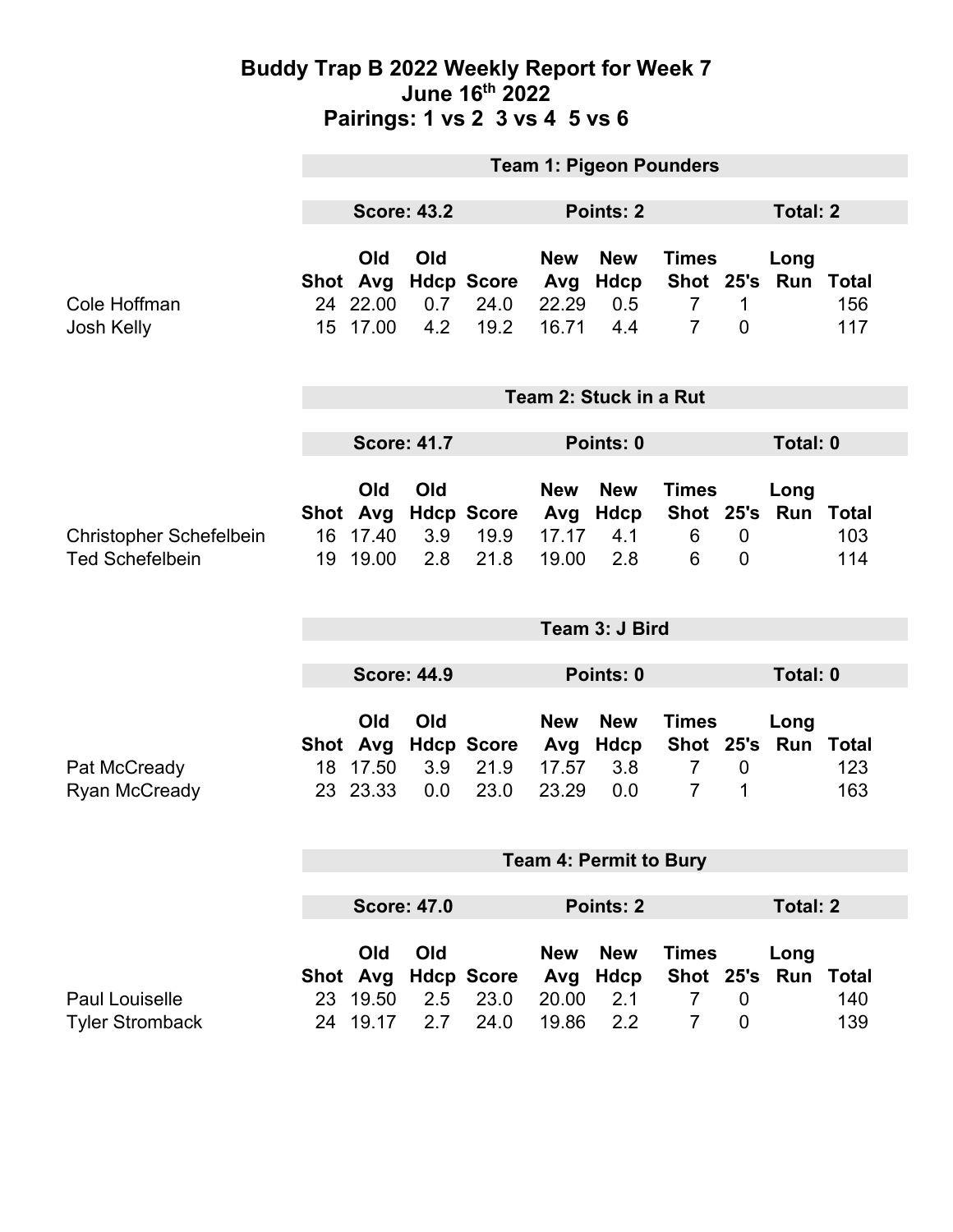### **Buddy Trap B 2022 Weekly Report for Week 7 June 16th 2022 Pairings: 1 vs 2 3 vs 4 5 vs 6**

|                                               | <b>Team 5: Shot Dead</b> |                                     |                   |                                   |                                     |                                  |                                                               |                                  |                       |                     |
|-----------------------------------------------|--------------------------|-------------------------------------|-------------------|-----------------------------------|-------------------------------------|----------------------------------|---------------------------------------------------------------|----------------------------------|-----------------------|---------------------|
|                                               | <b>Score: 40.4</b>       |                                     |                   | Points: 0                         |                                     |                                  | Total: 0                                                      |                                  |                       |                     |
| Lily Jedneak<br><b>Christian Sapp</b>         | Shot<br>16<br>18         | <b>Old</b><br>Avg<br>16.67<br>20.17 | Old<br>4.4<br>2.0 | <b>Hdcp Score</b><br>20.4<br>20.0 | <b>New</b><br>Avg<br>16.57<br>19.86 | <b>New</b><br>Hdcp<br>4.5<br>2.2 | <b>Times</b><br>Shot 25's<br>$\overline{7}$<br>$\overline{7}$ | $\overline{0}$<br>$\overline{0}$ | Long<br>Run           | Total<br>116<br>139 |
|                                               | Team 6: CSU              |                                     |                   |                                   |                                     |                                  |                                                               |                                  |                       |                     |
|                                               | <b>Score: 43.3</b>       |                                     |                   | Points: 2                         |                                     |                                  | <b>Total: 2</b>                                               |                                  |                       |                     |
|                                               |                          | Old<br>Shot Avg                     | Old               | <b>Hdcp Score</b>                 | <b>New</b><br>Avg                   | <b>New</b><br>Hdcp               | <b>Times</b>                                                  |                                  | Long<br>Shot 25's Run | Total               |
| <b>Andrew Erickson</b><br><b>Zach Pickett</b> | 20<br>20                 | 20.83<br>20.50                      | 1.5<br>1.8        | 21.5<br>21.8                      | 20.71<br>20.43                      | 1.6<br>1.8                       | $\overline{7}$<br>7                                           | $\overline{0}$<br>$\overline{0}$ |                       | 145<br>143          |

Super Shooters: None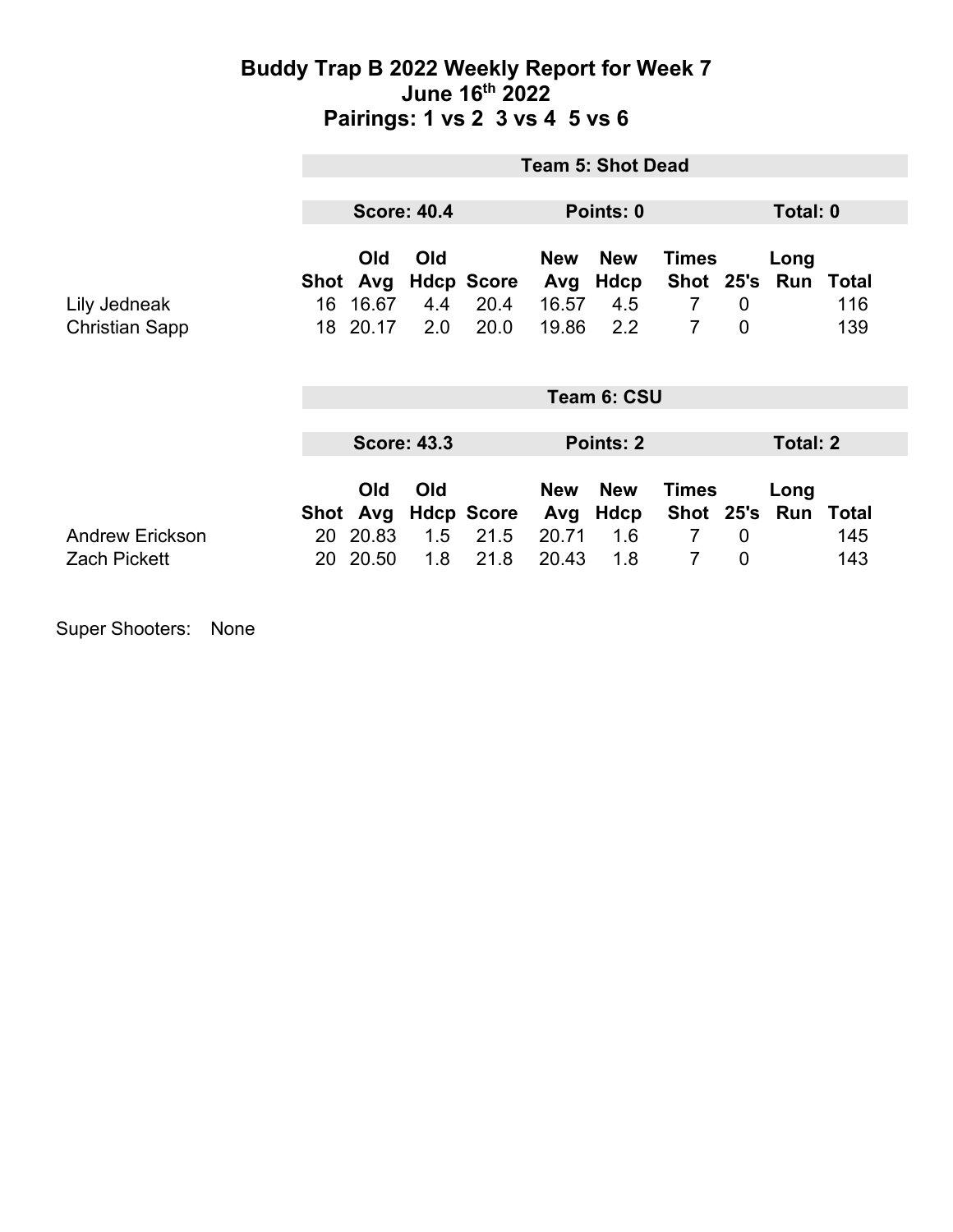## **Buddy Trap B 2022 Weekly Report for Week 7 June 16th 2022 Pairings: 1 vs 2 3 vs 4 5 vs 6**

# **Buddy Trap B 2022 r Team Standings through week 7**

| Team 6 | <b>CSU</b>             | 2.0 |
|--------|------------------------|-----|
| Team 4 | <b>Permit to Bury</b>  | 2.0 |
| Team 1 | <b>Pigeon Pounders</b> | 2.0 |
| Team 5 | <b>Shot Dead</b>       | 0.0 |
| Team 3 | J Bird                 | 0.0 |
| Team 2 | <b>Stuck in a Rut</b>  | 0.0 |
|        |                        |     |